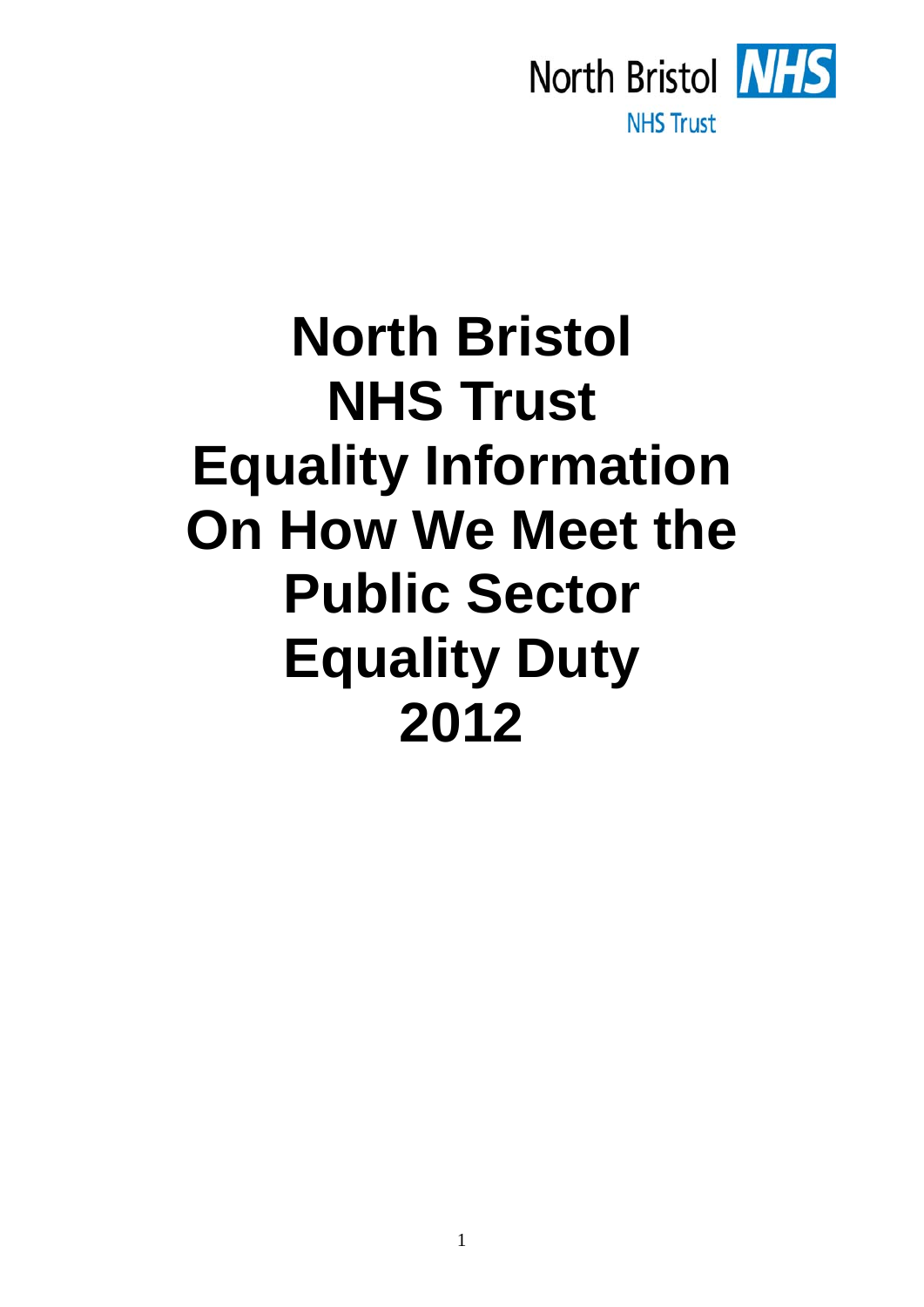### **Introduction**

North Bristol NHS Trust has over 9,000 staff providing hospital and community healthcare to the residents of Bristol, South Gloucestershire and North Somerset. We are also a specialist regional centre for neurosciences, plastics and burns, orthopaedics and renal services.

We are the largest hospital teaching Trust in the South West with links to the University of Bristol, University of Bath and the University of the West of England. We have strengthened our research portfolio over the last year, with around 500 staff involved in 400 separate research projects across the Trust.

NBT has an inclusive equality policy and the Board signed up to the Equality Delivery System in 2011.

We opted to develop and implement a 7-strand, strategic Single Equality Scheme for race, disability, gender, sexual orientation, religion or belief, age and gender identity before the legal requirement was brought in. Outcomes from this are reported to the Equality and Diversity Committee and the Trust Board annually.

This document is a summary of recent activities undertaken by NBT to show how we are meeting the public sector equality duty. The first section contains examples of the equality information we have and some of the steps we take to have due regard to the general duty, the second section is about the next stage in delivering the equality agenda, identifying our equality objectives for the forthcoming year and benchmarking our equality performance against other NHS organisations.

### **The Equality Act 2010**

A single Equality Act for the UK was passed by Parliament and came into force in October 2010. The Act consolidated, strengthened and clarified the existing anti-discrimination legislation and brought in new measures that had direct implications for the Trust.

The new Public Sector Equality Duty (PSED) came into force on the 5th April 2011 and the ban on age discrimination, the provision of goods, services and public functions is scheduled to come into effect in April 2012.

The General Duty

The PSED is supported by a General Duty where the Trust must abide by the three principles of the general duty and have **due regard** to the need to:

- **eliminate unlawful discrimination**, harassment, victimisation and any other conduct prohibited by the Act;
- **advance equality of opportunity** between people who share a protected characteristic and people who do not share it; and
- **foster good relations** between people who share a protected characteristic and people who do not share it.

The Trust must do this by:

 removing or minimising disadvantages suffered by people due to their protected characteristics;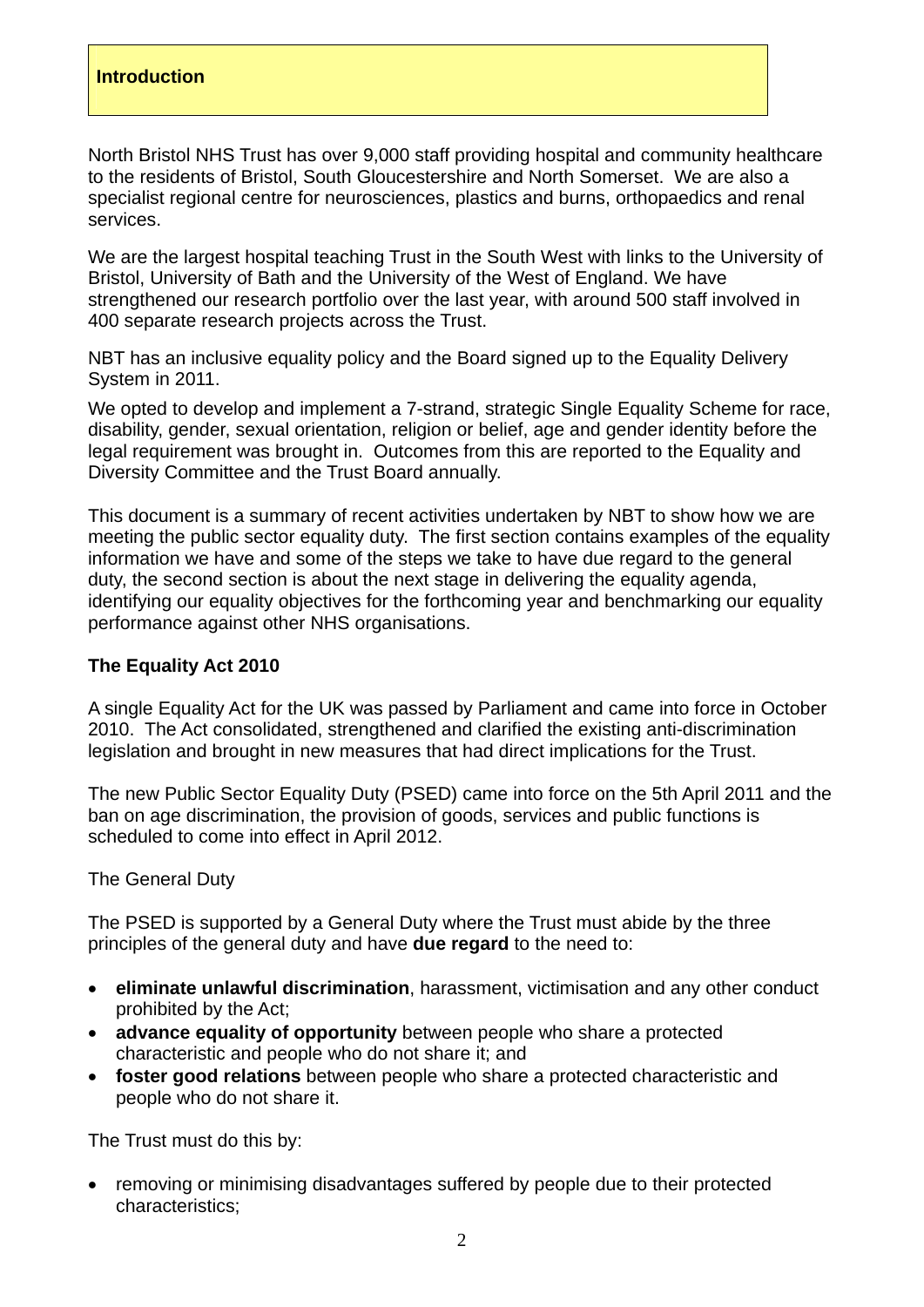- meeting the needs of people with protected characteristics
- tackling prejudice and promoting understanding between people who share a protected characteristic and others.

The Specific Duty

The PSED is also underpinned by a specific duty which requires us to publish equality information to demonstrate our compliance with the general duty.

## **Protected characteristics**

Protected characteristics are the grounds upon which discrimination is unlawful. The

protected characteristics (**section 4**) under the Act are:

- age
- disability
- gender reassignment
- marriage and civil partnership
- pregnancy and maternity
- $\bullet$  race
- religion or belief (including lack of belief)
- sex
- sexual orientation

As in previous disability equality legislation, it is permissible to treat a disabled person more favourably than a non-disabled person. It remains lawful to make reasonable adjustments in relation to employment and the delivery of services to ensure that there is true equality of opportunity for disabled people.

The protected characteristics are covered by the PSED with the exception of Marriage and Civil Partnership.

# **Equality Information**

The Trust compiles an annual report of work carried out on the Equality Plan and all departments are invited to submit information of what they done to deliver the actions. These are approved by the Trust Board and published on the NBT internet page along with the equality monitoring statistics which are also collected annually.

The annual equality reports can be viewed at:

[Equality Scheme Report 2010.pdf](http://www.nbt.nhs.uk/about_us/our_standards/equality__diversity/idoc.ashx?docid=a7ea958e-8331-4efd-9af7-7ceabd03c272&version=-1)

[Equality Scheme Report 2011.pdf](http://www.nbt.nhs.uk/about_us/our_standards/equality__diversity/idoc.ashx?docid=681c2306-6b92-489c-84db-fea82afe676b&version=-1)

The annual statistics report can be viewed at:

[Annual Equality Statistics Monitoring Report 2010.pdf](http://www.nbt.nhs.uk/about_us/our_standards/equality__diversity/idoc.ashx?docid=7fcadb9f-b010-4bb1-88f4-6b65b5236a5e&version=-1)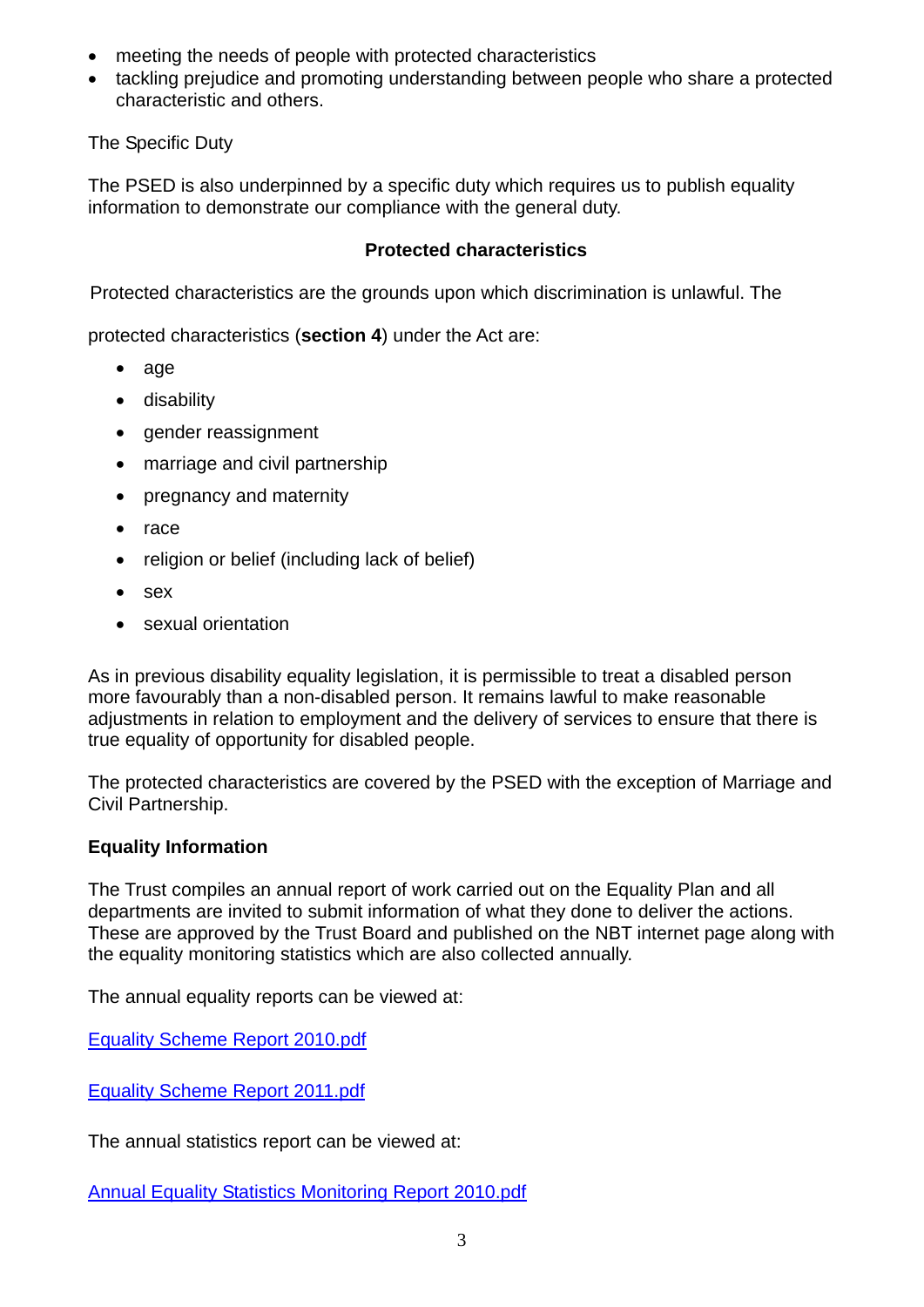To demonstrate we have met the PSED the monitoring of staff and patients is carried out in a number of ways across the relevant protected characteristics. There is a lack of reporting in some areas, specifically disability, sexual orientation and religion or belief. The lack of data causes difficulties for example in demonstrating the impact of the equality work when compiling EIAs and when making decisions regarding service delivery. Work continues to improve this reporting and a data cleanse exercise is due to be carried out in 2012.

**Patients –** The last patient survey reported that 97% of patients are treated with dignity and respect. Complaints received from patients for 2010/11 show an average occurrence of 1 in 100 equality related cases. 93% of our patients are very happy with the care they receive from us and every year over 6,000 patients and carers make the time to write us a compliment letter thanking us for the care and attention they received. small survey at Bristol Pride in 2011 showed that patients felt support was there for them and their partners.

Outpatient satisfaction - the 2011 Picker Institute survey of outpatient experience found that 94% of patients reported their overall rating of care as good, very good or excellent and 86% of outpatients were treated with respect and dignity all of the time. The results were not significantly different from the national average in 68 questions. Results significantly were below the national average in only 3 questions. Action to address these is being taken through the Patient Experience Leads, progress monitored through the Patient Experience Group and outcomes monitored through annual and local surveys.

Policies are embedded to help vulnerable patients and patients with Learning Disabilities are flagged to ensure that adjustments are made.

The new Cerner patient administration/electronic patient record system will capture all protected characteristics except gender reassignment and pregnancy/maternity to help us improve out data capture to demonstrate the impact of our equality activities. This information will show whether we are meeting the needs of all patients to measure patient safety outcomes across all protected characteristic and show how effectively patients and communities are accessing our services.

The Trust has a patient participation and involvement strategy this was strengthened by the Seldom Heard research (2010) which resulted in an action plan. There is a Patient Panel and a Patient Engagement Group. The Bristol and South Gloucestershire Links organisations are invited to comment on relevant documents like the annual Equality Scheme report. Patients and carers report experiences of their treatment and care outcomes and of being listened to and respected by assessment tools like NQAT. New initiatives were put into place to support carers.

The new hospital project has involved disabled people and BME groups to comment on access and way finding. A Young people's charter was developed with service users. Information leaflets were rationalised and many produced in "easy read" format following consultation with people with learning disabilities.

A public consultation about the Foundation Trust status was undertaken that targeted communities falling within the protected characteristics, to ensure they had an opportunity to voice their views and become members.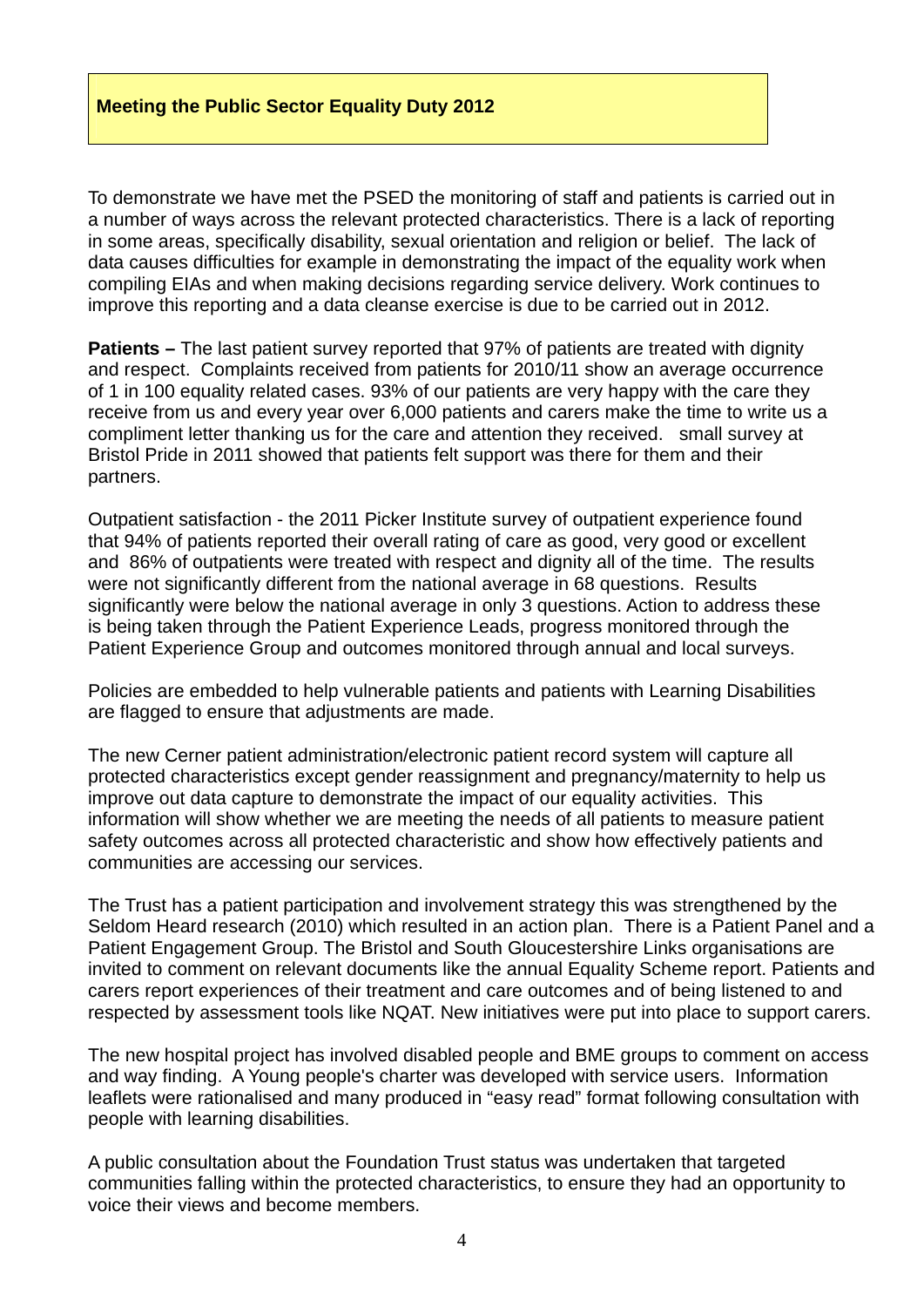Two engagement events were held in South Gloucestershire and Bristol. The former noted that NBT provided a very good service and certain areas were highlighted for praise like bereavement support for infant mortality. At Bristol there was a general concern about the need for improved equality data to achieve access to health care.

**Staff -** A Staff Engagement Strategy has been produced and the implementation strategy is being devised in 2012. All staff are invited to feedback on the Equality Scheme action plans and the Staff Equality Group deal with relevant documents. Annual staff survey results are analysed and follow-up actions agreed and implemented.

Staff Attitude Survey – the 2010 results showed that disabled staff felt they were not being treated appropriately. Additional points were added to the Equality Scheme action plan More was done to advertise the work being undertaken for disabled staff and it is hoped a positive impact of this will be shown in the 2011 survey. NBT devised a "Positive About Disabled People" statement and a Charter of 10 standards and became a signatory to the "Mindful Employer Charter." A senior manager became the champion to lead on this.

Following the Staff Attitude Survey Renal established a 'question time' slot, where anyone from the directorate can pose any question to the Renal Senior Management Team.

The Trust paid for the additional protected characteristics to be included in the survey for 2010 these were automatically included in 2011.

**Recruitment -** A new electronic recruitment system was introduced in 2011 and training provided to staff who recruit on this. The new system is being used to recruit to all medical and non medical posts and will provide much improved management information in order for us to drill down more effectively into information about underrepresented groups from application through to appointed staff. A new filtering tool has been introduced to make it easier to identify candidates claiming a guaranteed interview under the 2 Ticks Disability scheme.

**Training** - All new staff attend induction, which includes a section on equalities. There is an e-learning equality package and courses provided by Staff Development, like recruitment have a focus on equality within them. Equality training on specific areas like disability, sexual orientation, gender identity etc are also offered throughout the year.

**Harassment and Bullying** - Figures of cases reported to Ask HR are low in number and are not statistically significant. There is a high proportion of staff who do not wish to give the equality information when they apply for posts or when contacting Ask HR. Work to identify why this is will be carried out in 2012.

The Trust celebrates history months for Race, Disability and Lesbian, Gay, Bisexual and Trans people. Raising awareness of equality matters is promoted using electronic methods, managers and the Trades Unions are asked to distribute this further.

A BME Mentoring project was launched in October 2011, where BME staff, up to grade 7 were invited to be mentees while all other members of staff were asked to be mentors.

Facilities and the Women's and Childrens' directorates have designated staff to support Gypsy/Traveller/Roma people. Neurosciences Directorate streamlined patient flow through preop assessment information ensures patients are offered a choice, the impact of this allows for appropriate ward for transgender patients and meets the religious requirements of others.